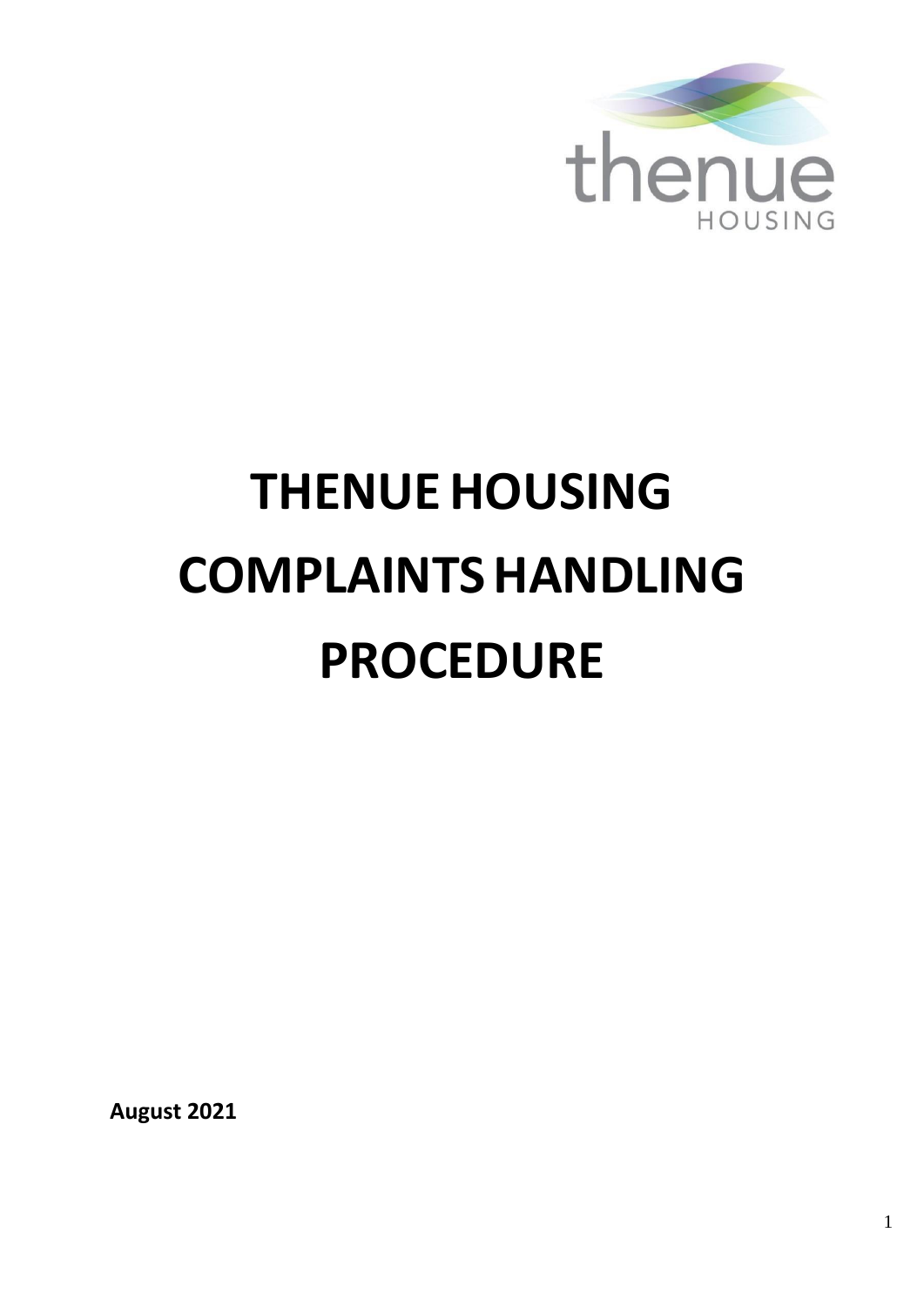# Contents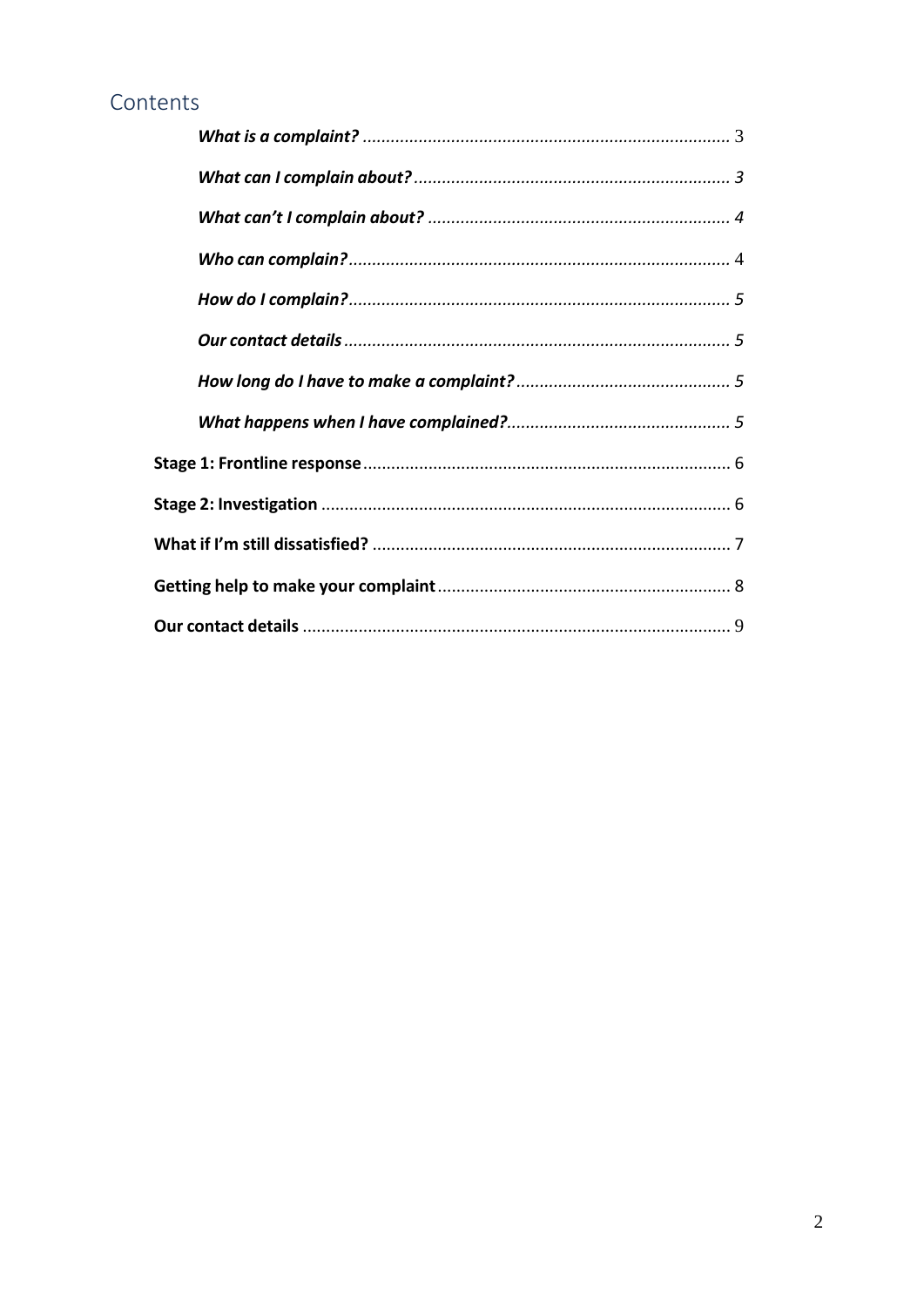# **Thenue Housing is committed to providing high-quality customerservices. We value complaints and use information from them to help usimprove our services.**

If something goes wrong or you are dissatisfied with our services, please tell us. This leaflet describes our complaints procedure and how to make a complaint. It also tells you about how we will handle your complaint and what you can expect from us.

## <span id="page-2-0"></span>**What is a complaint?**

We regard a complaint as any expression of dissatisfaction about our action or lack of action, or about the standard of service provided by us or on our behalf.

## <span id="page-2-1"></span>**What can I complain about?**

You can complain about things like:

- failure or refusal to provide a service
- inadequate quality or standard of service, or an unreasonable delay in providing a service
- delays in responding to enquiries or requests
- unfairness, bias or prejudice in service delivery
- lack of provision, or the provision of misleading, unsuitable or incorrect advice or information
- a repair that has not been carried out properly or in an agreed timeframe
- dissatisfaction with one of our policies or its impact on the individual
- failure to properly apply law, procedure or guidance when delivering services
- failure to follow the appropriate administrative process
- conduct, treatment by or attitude of a member of staff or contractor (**except** where there are arrangements in place for the contractor to handle the complaint themselves); or
- disagreement with a decision, (**except** where there is a statutory procedure for challenging that decision, or an established appeals process followed throughout the sector).

Your complaint may involve more than one service or be about someone working on our behalf.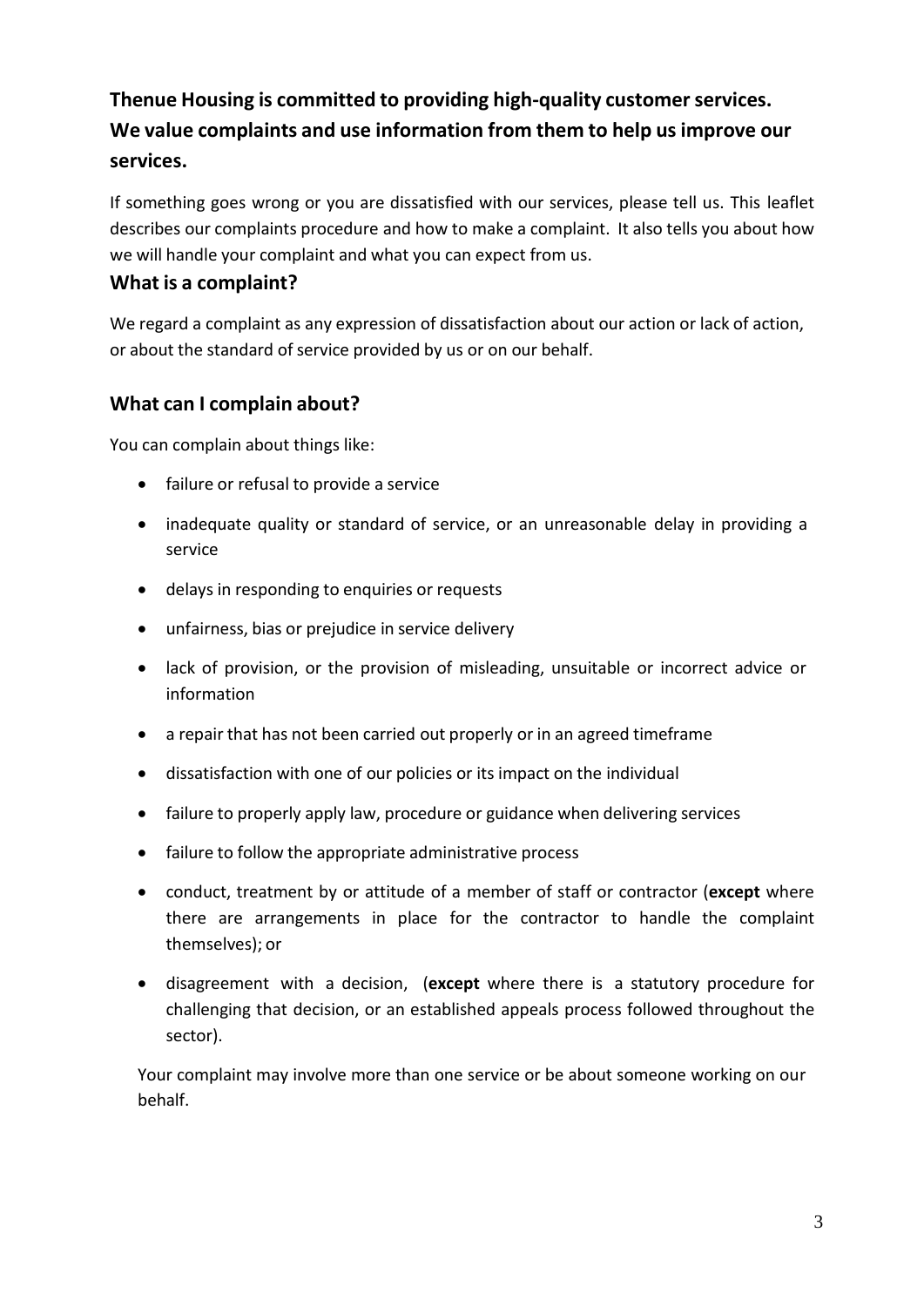## <span id="page-3-0"></span>**What can't I complain about?**

There are some things we can't deal with through our complaints handling procedure. These include:

- a routine first-time request for a service
- a request for compensation only
- issues that are in court or have already been heard by a court or a tribunal (if you decide to take legal action, you should let us know as the complaint cannot then be considered under this process)
- disagreement with a decision where there is a statutory procedure for challenging that decision (such as for freedom of information and subject access requests), or an established appeals process followed throughout the sector
- a request for information under the Data Protection or Freedom of Information (Scotland) Acts
- a grievance by a staff member or a grievance relating to employment or staff recruitment
- a concern raised internally by a member of staff (which was not about a service they received, such as a whistleblowing concern)
- a concern about a child or an adult's safety
- an attempt to reopen a previously concluded complaint or to have a complaint reconsidered where we have already given our final decision
- abuse or unsubstantiated allegations about our organisation or staff where such actions would be covered by our Customer Behaviour Policy; or
- a concern about the actions or service of a different organisation, where we have no involvement in the issue (**except** where the other organisation is delivering services on our behalf).

If other procedures or rights of appeal can help you resolve your concerns, we will give information and advice to help you.

### <span id="page-3-1"></span>**Who can complain?**

Anyone who receives, requests or is directly affected by ourservices can make a complaint to us. This includes the representative of someone who is dissatisfied with our service (for example, a relative, friend, advocate or adviser). If you are making a complaint on someone else's behalf, you will normally need their written consent. Please also read the section on getting help to make your complaint below.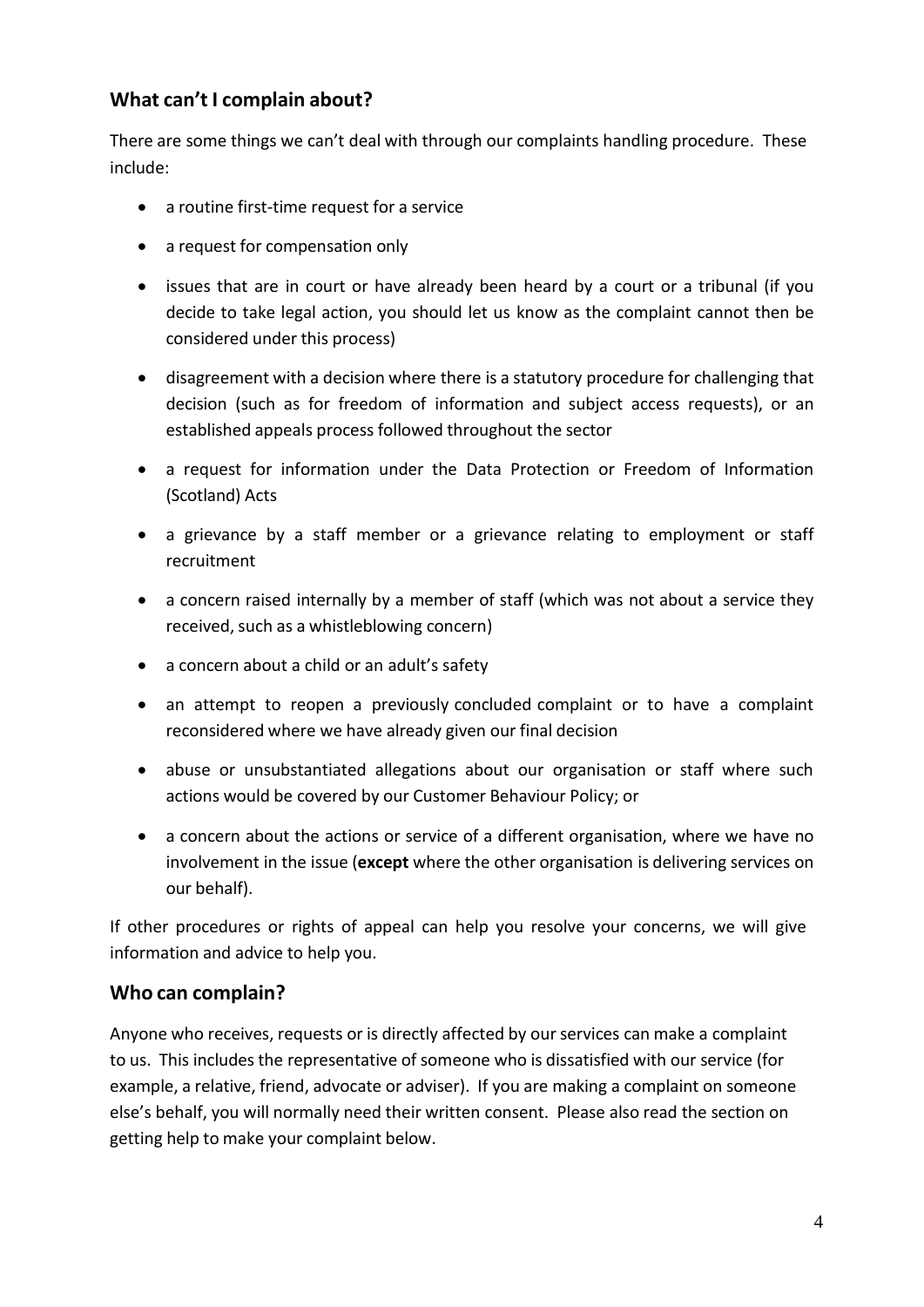## <span id="page-4-0"></span>**How do I complain?**

You can complain in person at our office, by phone, in writing, by email, through our serlservice app and portal and via our website.

It is easier for us to address complaints if you make them quickly and directly to the service concerned. So please talk to a member of our staff at the service you are complaining about. Then they can try to resolve the issue.

When complaining, please tell us:

- your full name and contact details
- as much as you can about the complaint
- what has gone wrong; and
- what outcome you are seeking.

## <span id="page-4-1"></span>**Our contact details**

Thenue Housing Association 423 London Road Glasgow G40 1AG

0141 550 3581

[admin@thenuehousing.co.uk](mailto:admin@thenuehousing.co.uk)

https:/[/www.thenuehousing.co.uk/tenants/Complaints/](http://www.thenuehousing.co.uk/tenants/Complaints/)

### <span id="page-4-2"></span>**How long do I have to make a complaint?**

Normally, you must make your complaint within six months of:

- the event you want to complain about; or
- finding out that you have a reason to complain.

In exceptional circumstances, we may be able to accept a complaint after the time limit. If you feel that the time limit should not apply to your complaint, please tell us why.

### <span id="page-4-3"></span>**What happens when I have complained?**

We will always tell you who is dealing with your complaint. Our complaints procedure has two stages.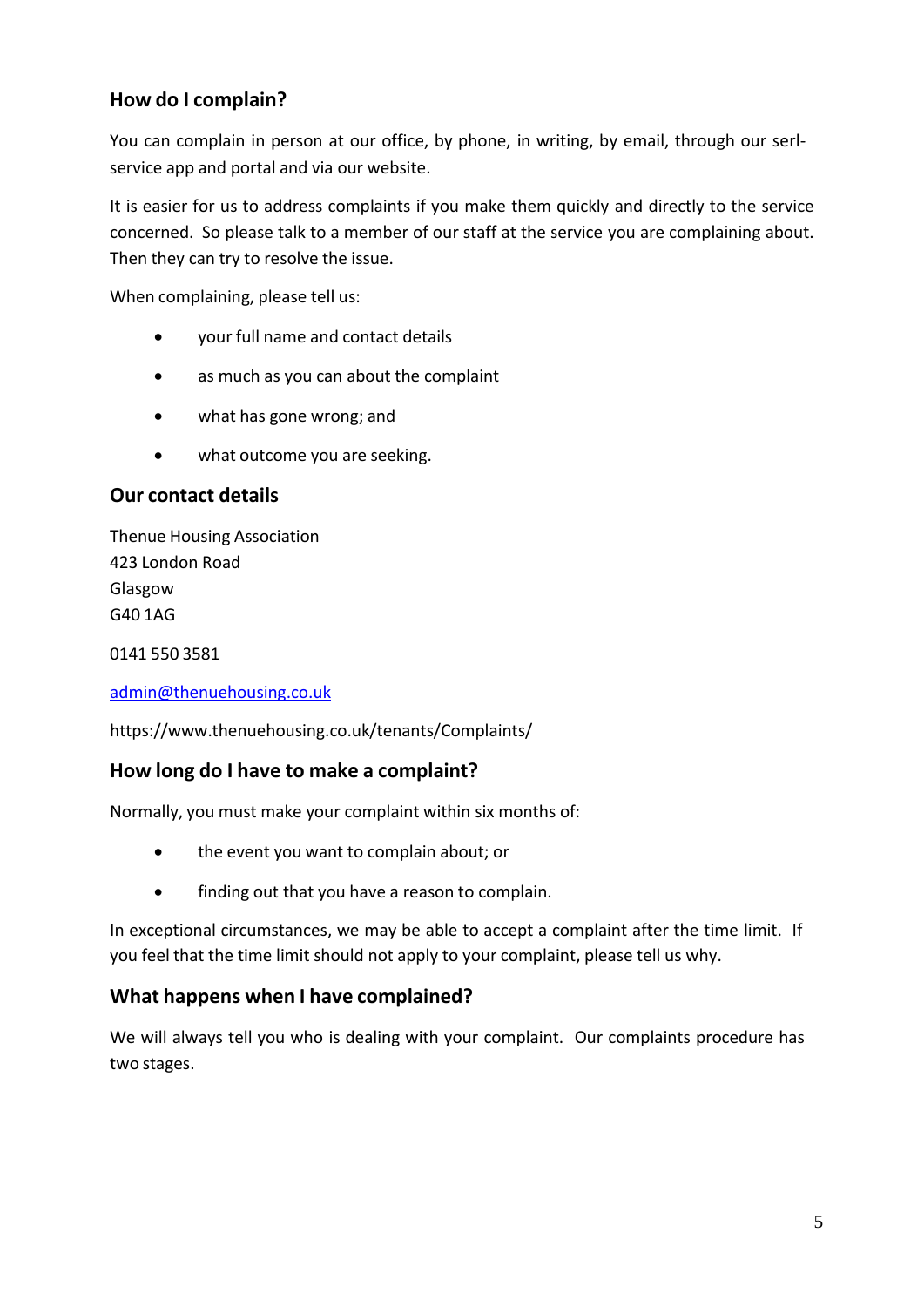# <span id="page-5-0"></span>**Stage 1: Frontline response**

We aim to respond to complaints quickly (where possible, when you first tell us about the issue). This could mean an on-the-spot apology and explanation if something has clearly gone wrong, or immediate action to resolve the problem.

We will give you our decision at stage 1 in five working days or less, unless there are exceptional circumstances.

If you are not satisfied with the response we give at this stage, we will tell you what you can do next. If you choose to, you can take your complaint to stage 2. You must normally ask us to consider your complaint at stage 2 either:

- within six months of the event you want to complain about or finding out that you have a reason to complain; or
- within two months of receiving your stage 1 response (if this is later).

In exceptional circumstances, we may be able to accept a stage 2 complaint after the time limit. If you feel that the time limit should not apply to your complaint, please tell us why.

## <span id="page-5-1"></span>**Stage 2: Investigation**

Stage 2 deals with two types of complaint: where the customer remains dissatisfied after stage 1 and those that clearly require investigation, and so are handled directly at this stage. If you do not wish your complaint to be handled at stage 1, you can ask us to handle it at stage 2 instead.

Section 7.1 of the Property Factors Code of Conduct states that: 'The complaints process must, at some point, require the homeowner to make their complaint in writing.' In order to meet the requirements of the Code of Conduct, we must request that all Stage 2 complaints must be made in writing.

When using stage 2:

- we will acknowledge receipt of your complaint within three working days
- we will confirm our understanding of the complaint we will investigate and what outcome you are looking for
- we will try to resolve your complaint where we can (in some cases we may suggest using an alternative complaint resolution approach, such as mediation); and
- where we cannot resolve your complaint, we will give you a full response as soon as possible, normally within 20 working days.

If our investigation will take longer than 20 working days, we will tell you. We will tell you our revised time limits and keep you updated on progress.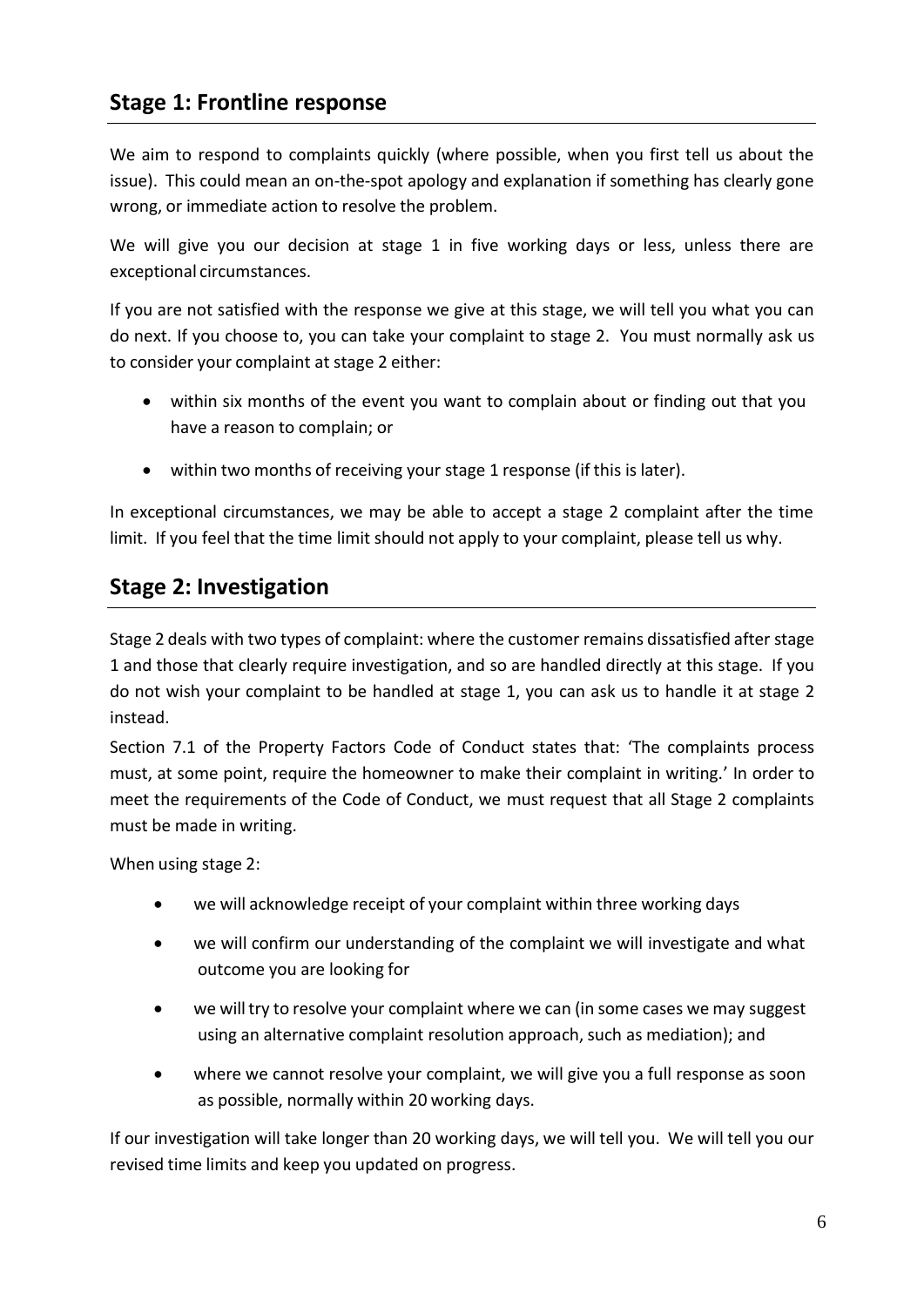# <span id="page-6-0"></span>**What if I'm still dissatisfied?**

After we have given you our final decision, if you are still dissatisfied with our decision , the complaint can be referred to:

Housing and Property Chamber First-tier Tribunal for Scotland Glasgow Tribunals Centre 20 York Street Glasgow G2 8GT Tel: 0141 302 5900 https://www.housingandpropertychamber.scot/

NOTE: If you decide to refer your complaint to the First-tier Tribunal for Scotland Housing and Property Chamber, you will be expected to provide them with the following:

1) Evidence that you have notified your Property Factor of your complaint and that the Property Factor has refused to resolve the complaint or has unreasonably delayed resolving the complaint.

2) Copies of any correspondence which you have sent and received from your Property Factor regarding your complaint, including the Factor's response to your notification of complaint

3) A copy of the Written Statement of Services provided by your Property Factor.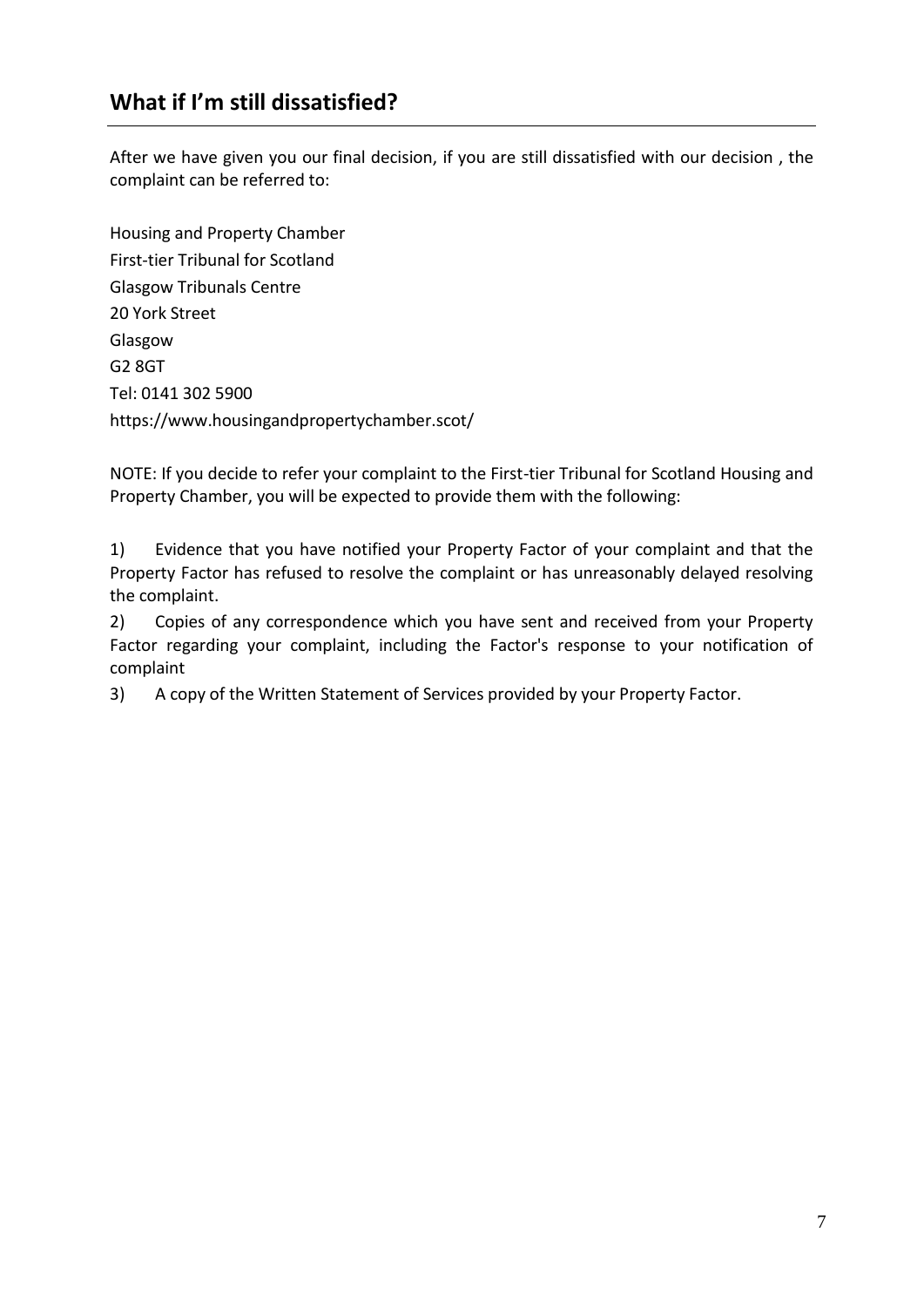# <span id="page-7-0"></span>**Getting help to make your complaint**

We understand that you may be unable or reluctant to make a complaint yourself. We accept complaints from the representative of a person who is dissatisfied with our service. We can take complaints from a friend, relative, or an advocate, if you have given them your consent to complain for you.

You can find out about advocates in your area by contacting the Scottish Independent Advocacy Alliance:

#### **Scottish Independent Advocacy Alliance**

Tel: 0131 510 9410 Website: **www.siaa.org.uk**

You can find out about advisers in your area through Citizens Advice Scotland:

#### **Citizens Advice Scotland**

•

Website: **www.cas.org.uk** or check your phone book for your local citizens advice bureau.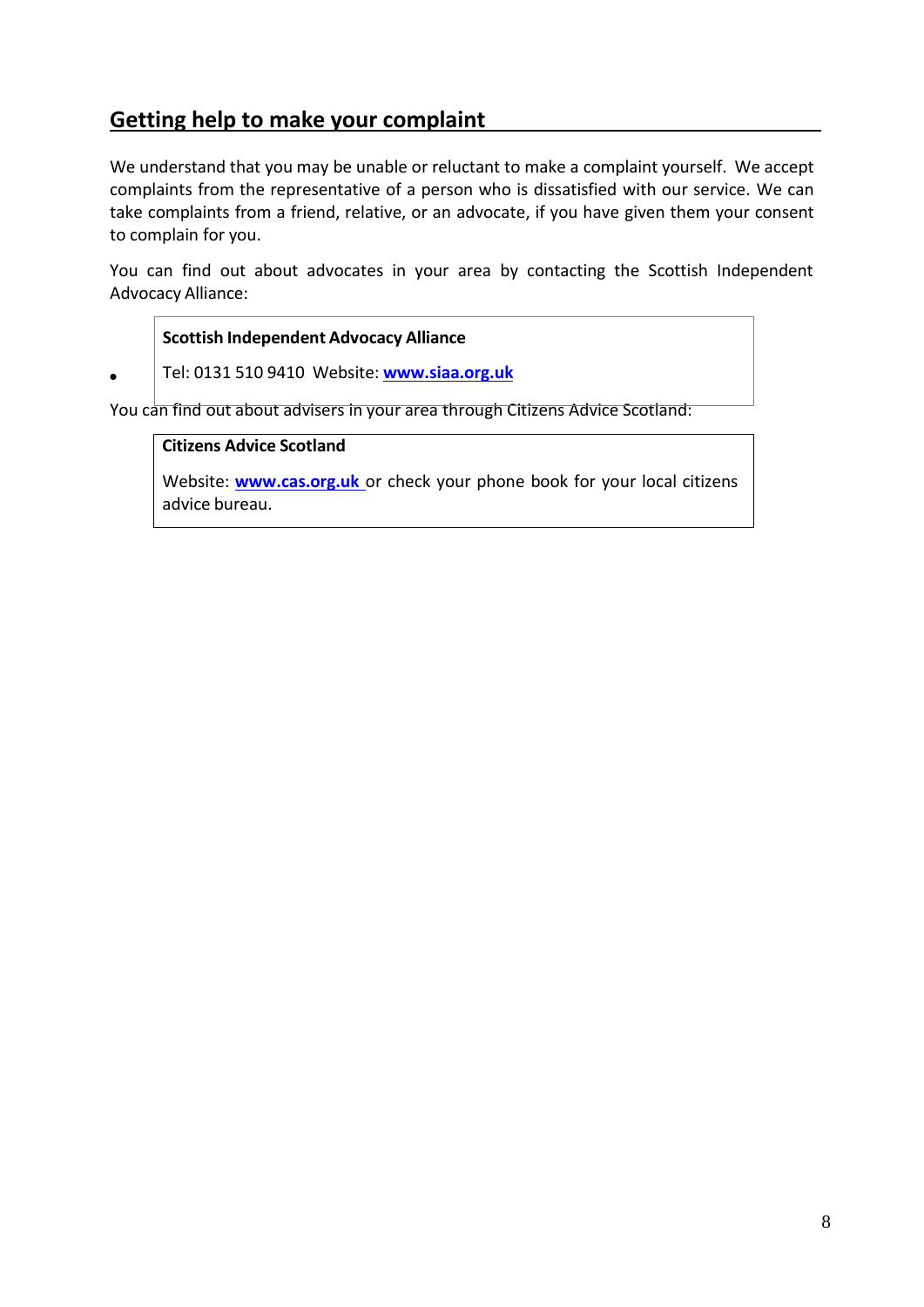We are committed to making our service easy to use for all members of the community. In line with our statutory equalities duties, we will always ensure that reasonable adjustments are made to help you access and use our services. If you have trouble putting your complaint in writing, or want this information in another language or format, such as large font, or Braille, please tell us in person, contact us on 0141 550 3581, email us at admin@thenuehousing.co.uk.

# <span id="page-8-0"></span>**Our contact details**

Please contact us by the following means: Thenue Housing 423 London Road Glasgow G40 1AG 0141 550 3581

admin@thenuehousing.co.uk

We can also give you this leaflet in other languages and formats (such as large print, audio and Braille).